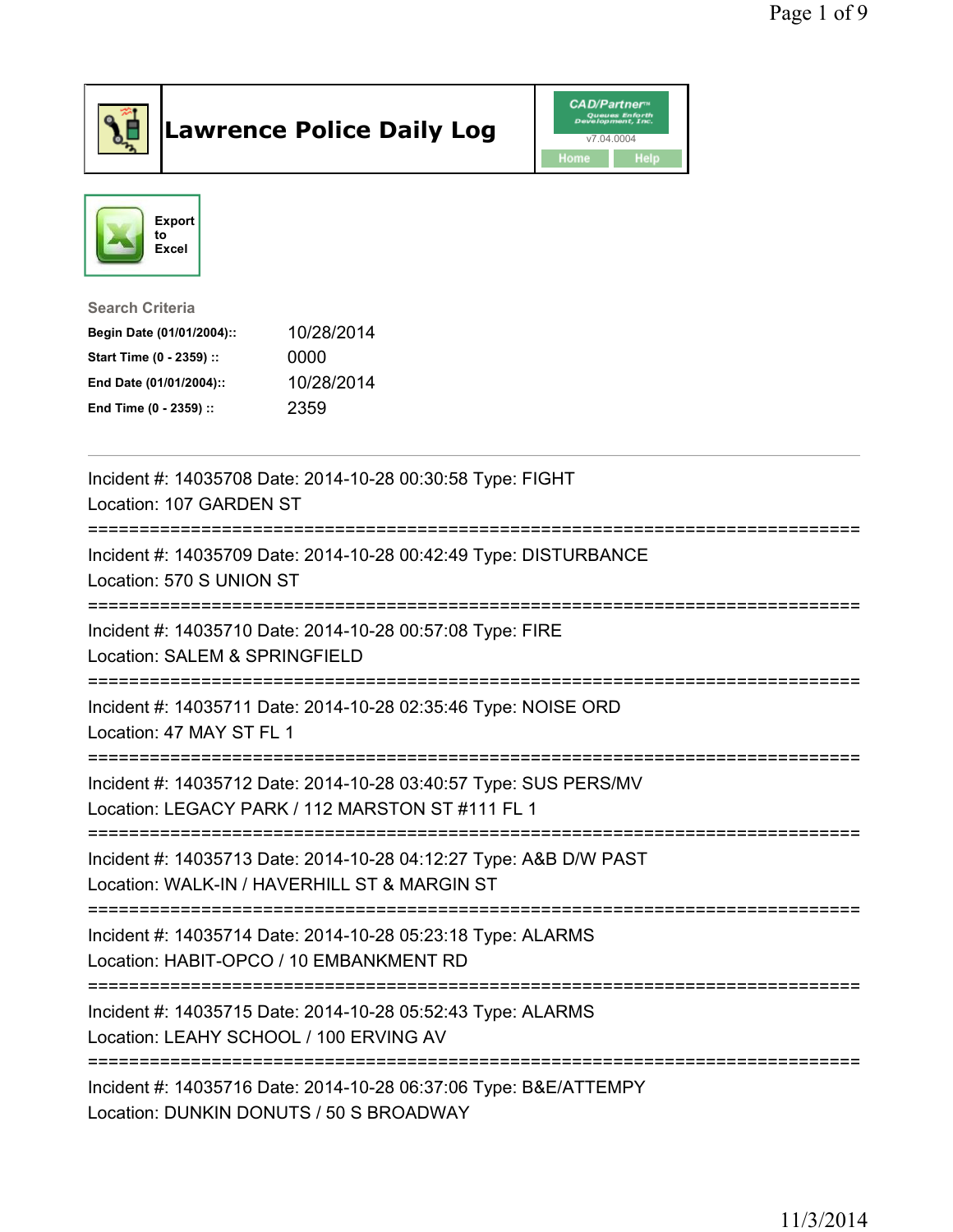| Incident #: 14035717 Date: 2014-10-28 07:30:33 Type: A&B PAST<br>Location: WALK-IN / 383 HAVERHILL ST<br>============================<br>========= |
|----------------------------------------------------------------------------------------------------------------------------------------------------|
| Incident #: 14035718 Date: 2014-10-28 07:52:05 Type: TOW/REPOSSED<br>Location: 9 CURRIER ST                                                        |
| Incident #: 14035719 Date: 2014-10-28 08:16:29 Type: GENERAL SERV<br><b>Location: ALLSTON ST</b>                                                   |
| Incident #: 14035720 Date: 2014-10-28 09:08:18 Type: LOST PROPERTY<br>Location: 19 DOYLE ST                                                        |
| Incident #: 14035721 Date: 2014-10-28 09:11:04 Type: B&E/MV/PAST<br>Location: FARRANS AUTO REPAIR / 340 METHUEN ST                                 |
| Incident #: 14035722 Date: 2014-10-28 09:18:36 Type: DISTURBANCE<br>Location: 56 COMMON ST<br>;===================================                 |
| Incident #: 14035723 Date: 2014-10-28 09:20:47 Type: PARK & WALK<br>Location: 205 BROADWAY                                                         |
| Incident #: 14035724 Date: 2014-10-28 09:32:58 Type: UNWANTEDGUEST<br>Location: 60 MYRTLE ST FL 2ND                                                |
| Incident #: 14035725 Date: 2014-10-28 09:43:46 Type: WARRANT SERVE<br>Location: 67 NEWTON ST                                                       |
| Incident #: 14035726 Date: 2014-10-28 09:51:57 Type: ALARMS<br>Location: 41 S BOWDOIN ST                                                           |
| Incident #: 14035727 Date: 2014-10-28 09:57:11 Type: DISTURBANCE<br>Location: 180 PARK ST                                                          |
| Incident #: 14035728 Date: 2014-10-28 10:03:31 Type: LOCKOUT<br>Location: HAFFNERS GAS STATION / 194 S BROADWAY                                    |
| <u> :===============</u><br>Incident #: 14035729 Date: 2014-10-28 10:09:32 Type: STOL/MV/PAS<br>Location: 105 UNION ST                             |
| Incident #: 14035730 Date: 2014-10-28 10:15:24 Type: LOST PROPERTY<br>Lootion: 49 ELIZADETLI OT                                                    |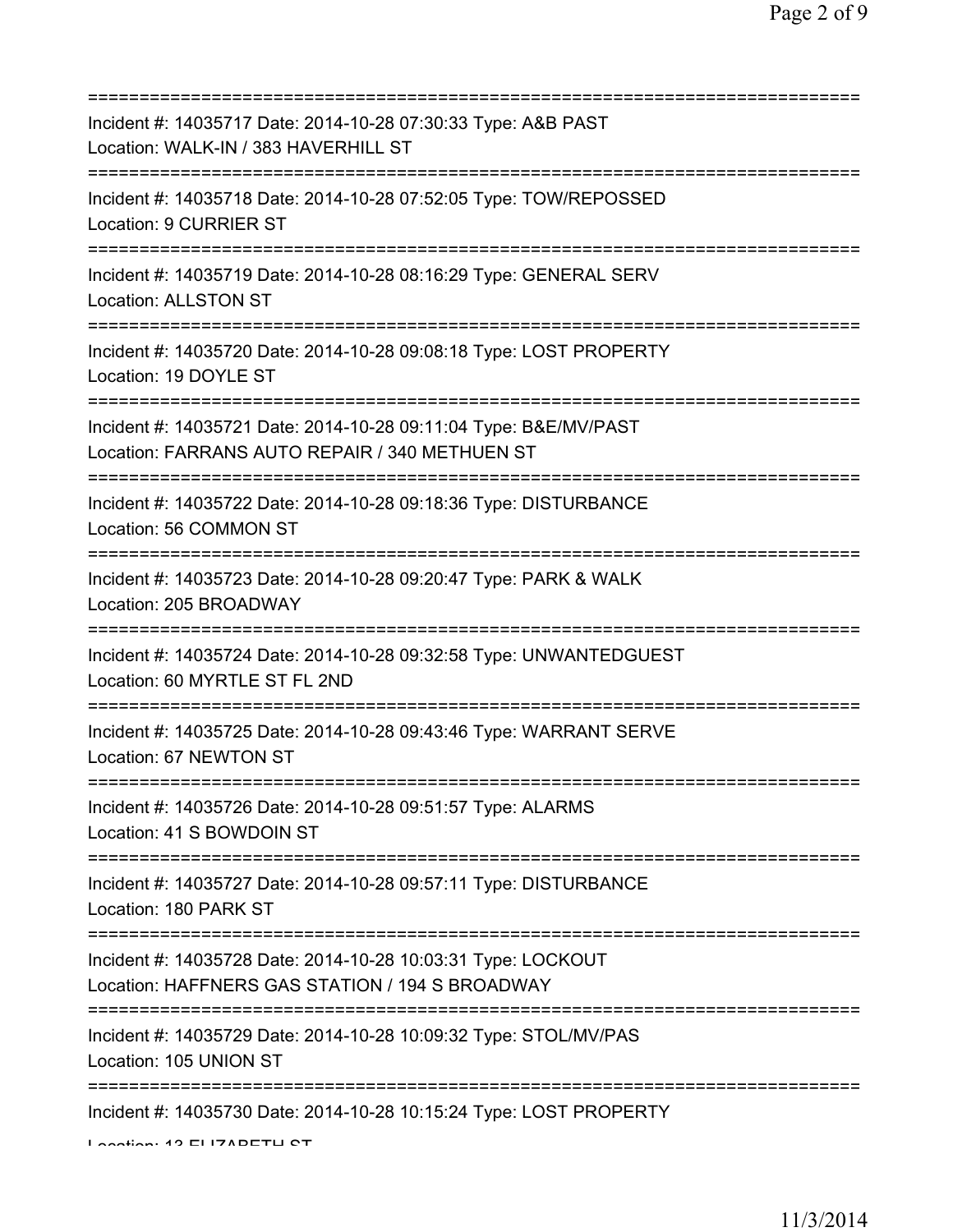| Incident #: 14035731 Date: 2014-10-28 10:18:37 Type: ALARMS<br>Location: 17 BLAKEMORE CT                                              |
|---------------------------------------------------------------------------------------------------------------------------------------|
| Incident #: 14035732 Date: 2014-10-28 10:32:34 Type: WARRANT SERVE<br>Location: 171 SARATOGA ST                                       |
| Incident #: 14035733 Date: 2014-10-28 10:37:13 Type: COURT DOC SERVE<br>Location: 28 JUNIPER ST                                       |
| Incident #: 14035734 Date: 2014-10-28 11:02:40 Type: M/V STOP<br>Location: BROADWAY & COMMON ST<br>.--------------------              |
| Incident #: 14035735 Date: 2014-10-28 11:07:11 Type: INVESTIGATION<br>Location: HENNESSEY SCHOOL / 122 HANCOCK ST                     |
| Incident #: 14035736 Date: 2014-10-28 11:08:29 Type: M/V STOP<br>Location: 22 SOUTH ST                                                |
| ==============================<br>Incident #: 14035737 Date: 2014-10-28 11:18:06 Type: M/V STOP<br>Location: 22 SOUTH ST              |
| ================================<br>Incident #: 14035738 Date: 2014-10-28 11:20:19 Type: MV/BLOCKING<br>Location: 378 HAVERHILL ST    |
| ---------------------------------<br>Incident #: 14035739 Date: 2014-10-28 11:23:53 Type: M/V STOP<br>Location: S BROADWAY & WEARE ST |
| Incident #: 14035740 Date: 2014-10-28 11:28:26 Type: M/V STOP<br>Location: 422 S BROADWAY                                             |
| Incident #: 14035741 Date: 2014-10-28 11:36:06 Type: ANIMAL COMPL<br>Location: 3 BERNARD AV                                           |
| Incident #: 14035742 Date: 2014-10-28 11:36:23 Type: M/V STOP<br>Location: 22 SOUTH ST                                                |
| Incident #: 14035743 Date: 2014-10-28 11:44:29 Type: DISTURBANCE<br>Location: 2 APPLETON ST                                           |
| Incident #: 14035744 Date: 2014-10-28 11:54:39 Type: ANIMAL COMPL                                                                     |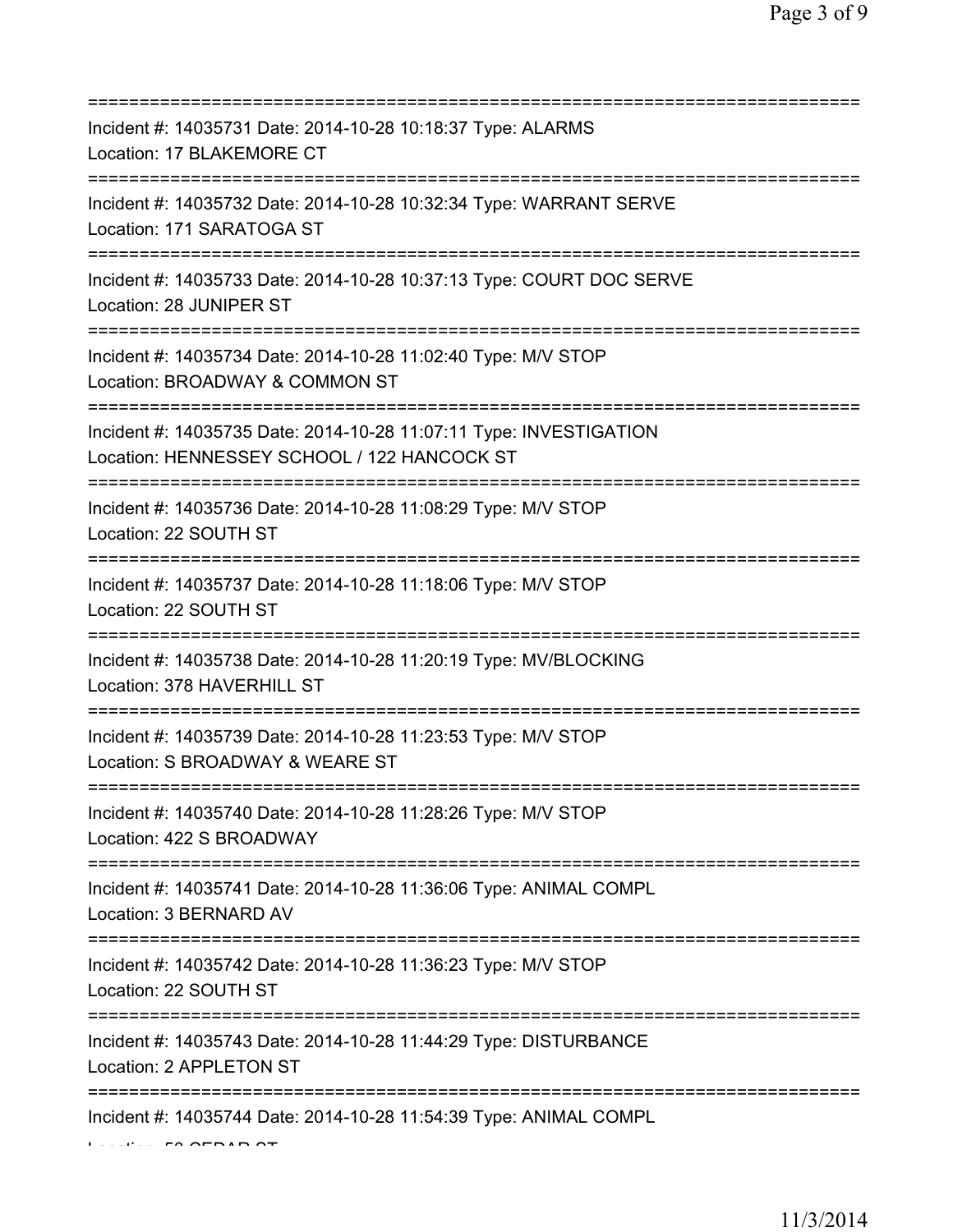=========================================================================== Incident #: 14035745 Date: 2014-10-28 11:58:25 Type: LOST PROPERTY Location: 54 LAWRENCE ST =========================================================================== Incident #: 14035746 Date: 2014-10-28 12:04:28 Type: FIGHT Location: 151 SPRUCE ST =========================================================================== Incident #: 14035747 Date: 2014-10-28 12:16:28 Type: GENERAL SERV Location: CENTRAL CATHOLIC HIGH SCHOOL / 300 HAMPSHIRE ST =========================================================================== Incident #: 14035748 Date: 2014-10-28 12:22:41 Type: GENERAL SERV Location: CENTRAL CATHOLIC HIGH SCHOOL / 300 HAMPSHIRE ST =========================================================================== Incident #: 14035749 Date: 2014-10-28 12:26:59 Type: STOLEN PROP Location: 9 SUMMER ST =========================================================================== Incident #: 14035750 Date: 2014-10-28 12:31:10 Type: PARK & WALK Location: 205 BROADWAY =========================================================================== Incident #: 14035751 Date: 2014-10-28 12:31:41 Type: SUICIDE ATTEMPT Location: 13 HOLT ST FL 1STFL =========================================================================== Incident #: 14035752 Date: 2014-10-28 12:36:29 Type: INVESTIGATION Location: ARLINGTON SCHOOL / 150 ARLINGTON ST =========================================================================== Incident #: 14035753 Date: 2014-10-28 13:21:53 Type: LARCENY/PAST Location: 116 WHITE ST =========================================================================== Incident #: 14035754 Date: 2014-10-28 13:42:36 Type: SUS PERS/MV Location: LAWRENCE ST & LOWELL ST =========================================================================== Incident #: 14035755 Date: 2014-10-28 13:47:31 Type: B&E/PAST Location: 40 LAWRENCE ST #RM435 =========================================================================== Incident #: 14035756 Date: 2014-10-28 13:48:13 Type: ALARM/BURG Location: 505 BROADWAY =========================================================================== Incident #: 14035757 Date: 2014-10-28 13:56:09 Type: BUILDING CHK Location: 611 COMMON ST =========================================================================== Incident #: 14035758 Date: 2014-10-28 14:09:37 Type: MEDIC SUPPORT Location: 200 COMMON ST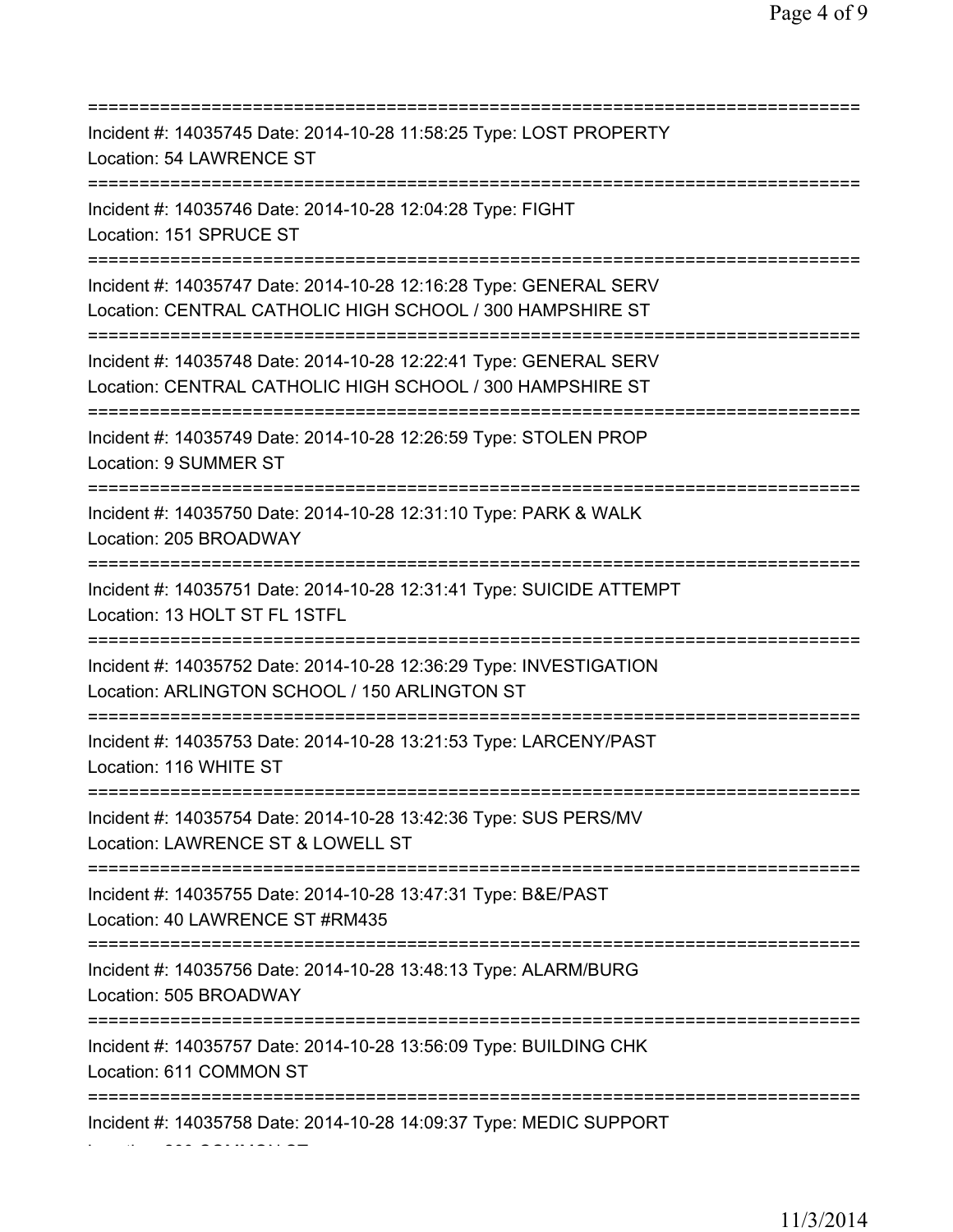| Incident #: 14035759 Date: 2014-10-28 14:20:20 Type: AUTO ACC/NO PI<br>Location: HAMPSHIRE ST & MYRTLE ST<br>========================= |
|----------------------------------------------------------------------------------------------------------------------------------------|
| Incident #: 14035760 Date: 2014-10-28 14:33:05 Type: M/V STOP<br>Location: GRAFTON ST & WINTHROP AV<br>==========================      |
| Incident #: 14035761 Date: 2014-10-28 14:36:29 Type: LARCENY/PAST<br>Location: NECCO / 414 COMMON ST<br>=======================        |
| Incident #: 14035762 Date: 2014-10-28 14:44:03 Type: THREATS<br>Location: 77 S UNION ST<br>======================================      |
| Incident #: 14035763 Date: 2014-10-28 15:11:41 Type: HIT & RUN M/V<br>Location: 265 BROADWAY<br>==========================             |
| Incident #: 14035764 Date: 2014-10-28 15:15:23 Type: SUICIDE ATTEMPT<br>Location: 72 ARLINGTON ST                                      |
| Incident #: 14035765 Date: 2014-10-28 15:17:42 Type: AUTO ACC/PI<br>Location: NEWTON ST & SALEM ST                                     |
| Incident #: 14035766 Date: 2014-10-28 15:40:23 Type: DISTURBANCE<br>Location: 38 CRESCENT ST<br>:===============================       |
| Incident #: 14035767 Date: 2014-10-28 15:50:51 Type: AUTO ACC/NO PI<br>Location: 41 MANCHESTER ST                                      |
| Incident #: 14035768 Date: 2014-10-28 15:55:46 Type: SUS PERS/MV<br>Location: COLONIAL RD & DURSO AV                                   |
| Incident #: 14035769 Date: 2014-10-28 15:58:07 Type: GENERAL SERV<br>Location: SALVATION ARMY / 250 HAVERHILL ST                       |
| Incident #: 14035770 Date: 2014-10-28 16:17:56 Type: IDENTITY THEFT<br>Location: 86 AVON ST                                            |
| Incident #: 14035772 Date: 2014-10-28 16:23:01 Type: FIGHT<br>Location: 28 MELROSE ST                                                  |
| Incident #: 14035771 Date: 2014-10-28 16:23:19 Type: HARASSMENT                                                                        |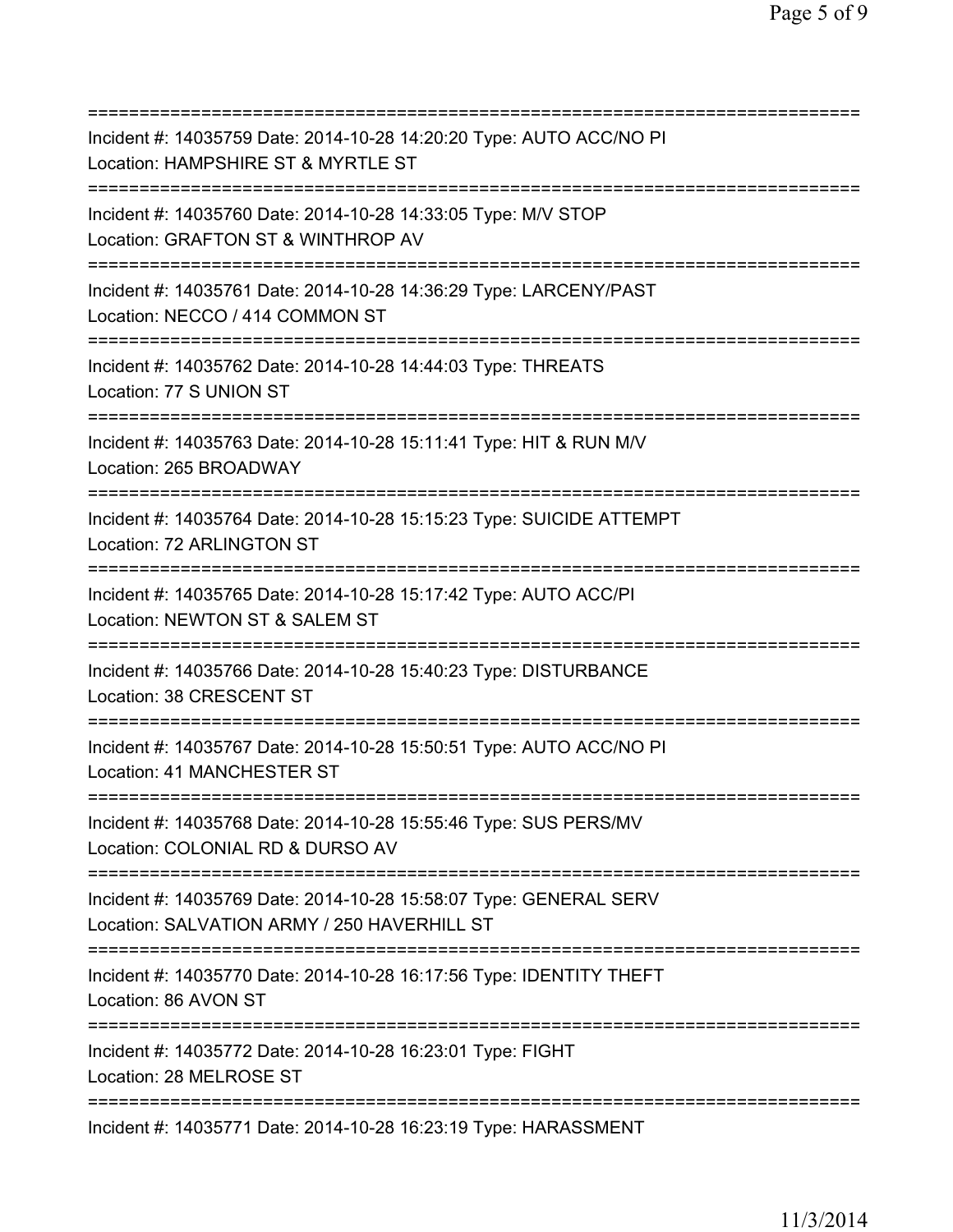| Incident #: 14035773 Date: 2014-10-28 16:50:15 Type: LARCENY/PAST<br>Location: 80 BODWELL ST                           |
|------------------------------------------------------------------------------------------------------------------------|
| Incident #: 14035774 Date: 2014-10-28 16:55:02 Type: SUS PERS/MV<br>Location: GUILMETTE SCHOOL / 80 BODWELL ST         |
| Incident #: 14035775 Date: 2014-10-28 16:57:48 Type: MV/BLOCKING<br>Location: 55 CEDAR ST                              |
| Incident #: 14035776 Date: 2014-10-28 17:12:37 Type: LARCENY/PAST<br>Location: 3 EASTON ST                             |
| Incident #: 14035777 Date: 2014-10-28 17:36:47 Type: M/V STOP<br>Location: AMESBURY ST & LOWELL ST                     |
| Incident #: 14035778 Date: 2014-10-28 17:41:52 Type: ALARM/BURG<br>Location: ISBEL BEAUTY / 78 BENNINGTON ST           |
| Incident #: 14035779 Date: 2014-10-28 17:45:59 Type: INVEST CONT<br>Location: 437 PROSPECT ST                          |
| Incident #: 14035780 Date: 2014-10-28 17:50:11 Type: SHOTS FIRED<br>Location: 437 PROSPECT ST                          |
| :============<br>Incident #: 14035781 Date: 2014-10-28 17:52:19 Type: NEIGHBOR PROB<br>Location: 14 ROCKWOOD LN        |
| Incident #: 14035783 Date: 2014-10-28 18:06:34 Type: M/V STOP<br>Location: N PARISH RD                                 |
| Incident #: 14035782 Date: 2014-10-28 18:06:45 Type: ALARM/BURG<br>Location: 114 PHILLIPS ST                           |
| .--------------------------<br>Incident #: 14035784 Date: 2014-10-28 18:10:34 Type: M/V STOP<br>Location: 188 BROADWAY |
| Incident #: 14035785 Date: 2014-10-28 18:16:47 Type: M/V STOP<br>Location: BROADWAY & CROSS ST                         |
| Incident #: 14035786 Date: 2014-10-28 18:19:35 Type: SUBPOENA SERV                                                     |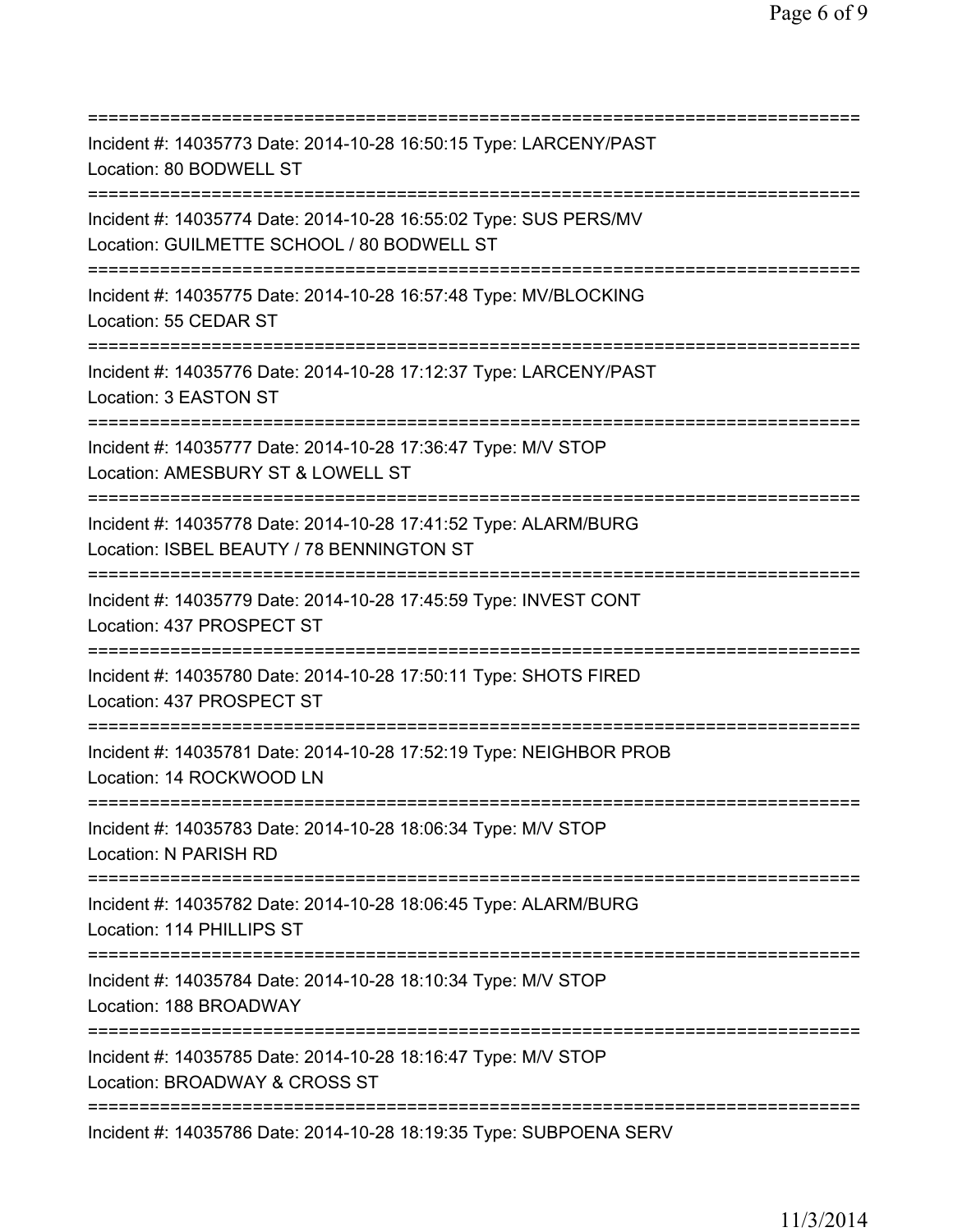Location: 434 HAMPSHIRE ST =========================================================================== Incident #: 14035787 Date: 2014-10-28 18:26:42 Type: STOL/MV/PAS Location: JAVIER MARKET / 311 E HAVERHILL ST =========================================================================== Incident #: 14035788 Date: 2014-10-28 18:30:28 Type: SUBPOENA SERV Location: 2 MUSEUM SQ =========================================================================== Incident #: 14035789 Date: 2014-10-28 18:37:51 Type: M/V STOP Location: COMMON ST & JACKSON ST =========================================================================== Incident #: 14035790 Date: 2014-10-28 18:39:20 Type: LARCENY/PAST Location: 31 JACKSON ST #1B FL 1 =========================================================================== Incident #: 14035791 Date: 2014-10-28 18:40:30 Type: MEDIC SUPPORT Location: 211 MERRIMACK ST =========================================================================== Incident #: 14035792 Date: 2014-10-28 18:41:45 Type: SUS PERS/MV Location: 55 OHIO AV =========================================================================== Incident #: 14035793 Date: 2014-10-28 18:43:50 Type: ALARM/BURG Location: SANTANDER BANK / 460 S UNION ST =========================================================================== Incident #: 14035794 Date: 2014-10-28 18:53:55 Type: VIO CITY ORD Location: 380 HAVERHILL ST =========================================================================== Incident #: 14035795 Date: 2014-10-28 18:59:29 Type: M/V STOP Location: 219 PARK ST =========================================================================== Incident #: 14035796 Date: 2014-10-28 19:04:08 Type: ANIMAL COMPL Location: 38 HOLLY ST =========================================================================== Incident #: 14035797 Date: 2014-10-28 19:07:11 Type: ASSSIT OTHER PD Location: PRIMO'S LIQUORS / 450 HAVERHILL ST =========================================================================== Incident #: 14035798 Date: 2014-10-28 19:12:47 Type: B&E/MV/PAST Location: 58 BUSWELL ST =========================================================================== Incident #: 14035799 Date: 2014-10-28 19:37:42 Type: NOTIFICATION Location: 18 BEACON ST =========================================================================== Incident #: 14035800 Date: 2014 10 28 19:44:31 Type: M/V STOP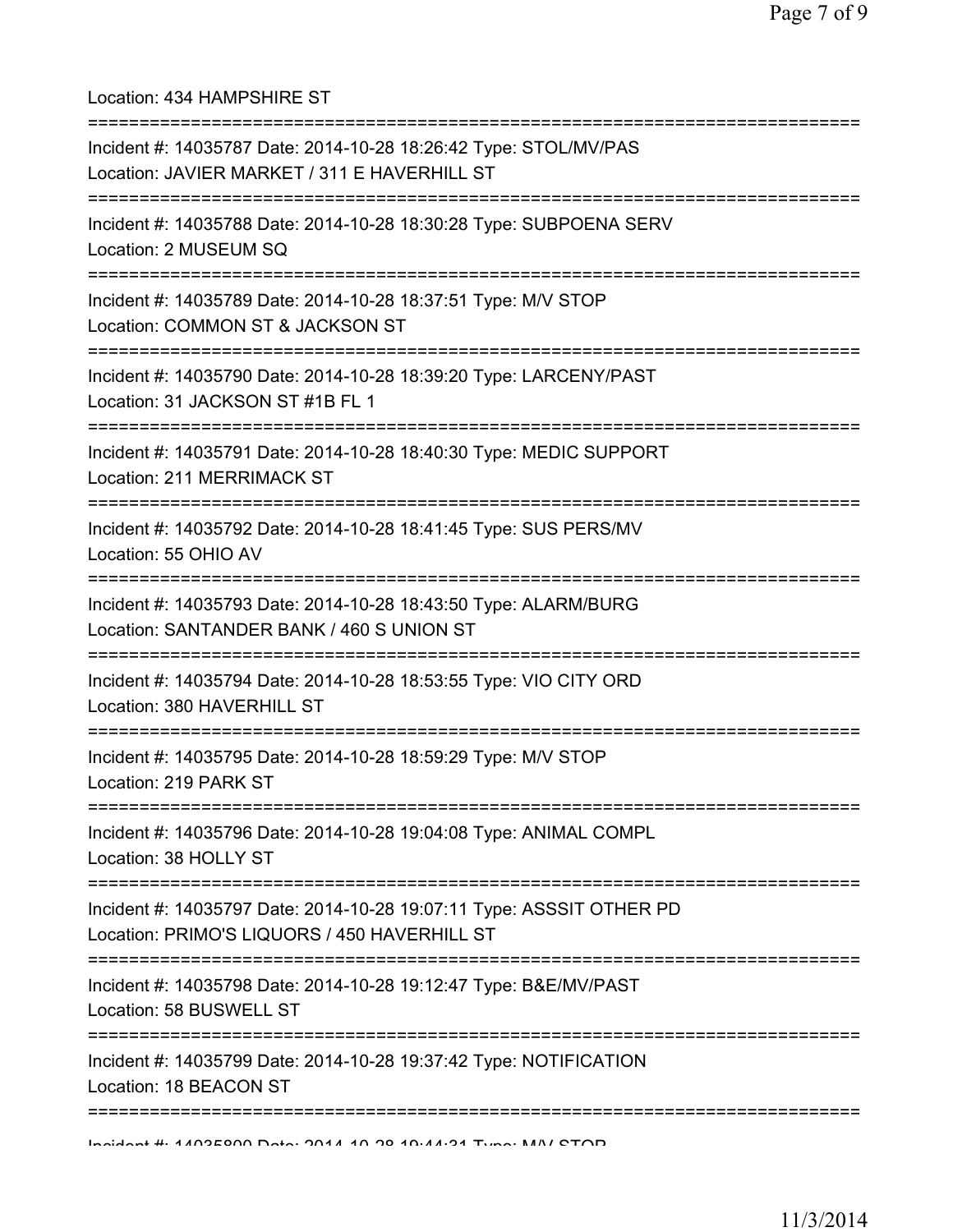| Location: BROADWAY & GREEN ST<br>=====================================                                                               |
|--------------------------------------------------------------------------------------------------------------------------------------|
| Incident #: 14035801 Date: 2014-10-28 20:05:25 Type: INVEST CONT<br>Location: 321 WATER ST #15                                       |
| Incident #: 14035802 Date: 2014-10-28 20:13:55 Type: BUILDING CHK<br>Location: 15 BURKE ST<br>================================       |
| Incident #: 14035803 Date: 2014-10-28 20:21:13 Type: SERVE 209A<br>Location: 90 LOWELL ST                                            |
| Incident #: 14035804 Date: 2014-10-28 20:35:21 Type: ALARMS<br>Location: 250 HAVERHILL ST FL 3                                       |
| =============<br>Incident #: 14035805 Date: 2014-10-28 20:37:21 Type: ALARM/BURG<br>Location: 18 MARSTON ST                          |
| Incident #: 14035806 Date: 2014-10-28 20:41:07 Type: MV/BLOCKING<br>Location: 66 ELM ST                                              |
| Incident #: 14035807 Date: 2014-10-28 20:47:07 Type: LARCENY/PAST<br>Location: 505 HAVERHILL ST                                      |
| Incident #: 14035808 Date: 2014-10-28 20:55:31 Type: M/V STOP<br>Location: EXETER ST & OSGOOD ST                                     |
| =====================================<br>Incident #: 14035809 Date: 2014-10-28 21:00:25 Type: MISSING PERS<br>Location: 90 LOWELL ST |
| Incident #: 14035810 Date: 2014-10-28 21:12:30 Type: INVEST CONT<br>Location: LAWRENCE GENERAL HOSPITAL / 1 GENERAL ST               |
| Incident #: 14035811 Date: 2014-10-28 21:20:36 Type: SUS PERS/MV<br>Location: 121 BENNINGTON ST                                      |
| :===========<br>Incident #: 14035812 Date: 2014-10-28 21:38:07 Type: DOMESTIC/PAST<br>Location: 169 HAVERHILL ST                     |
| Incident #: 14035813 Date: 2014-10-28 22:01:20 Type: UNKNOWN PROB<br>Location: 75 SPRINGFIELD ST                                     |
| ==========================                                                                                                           |